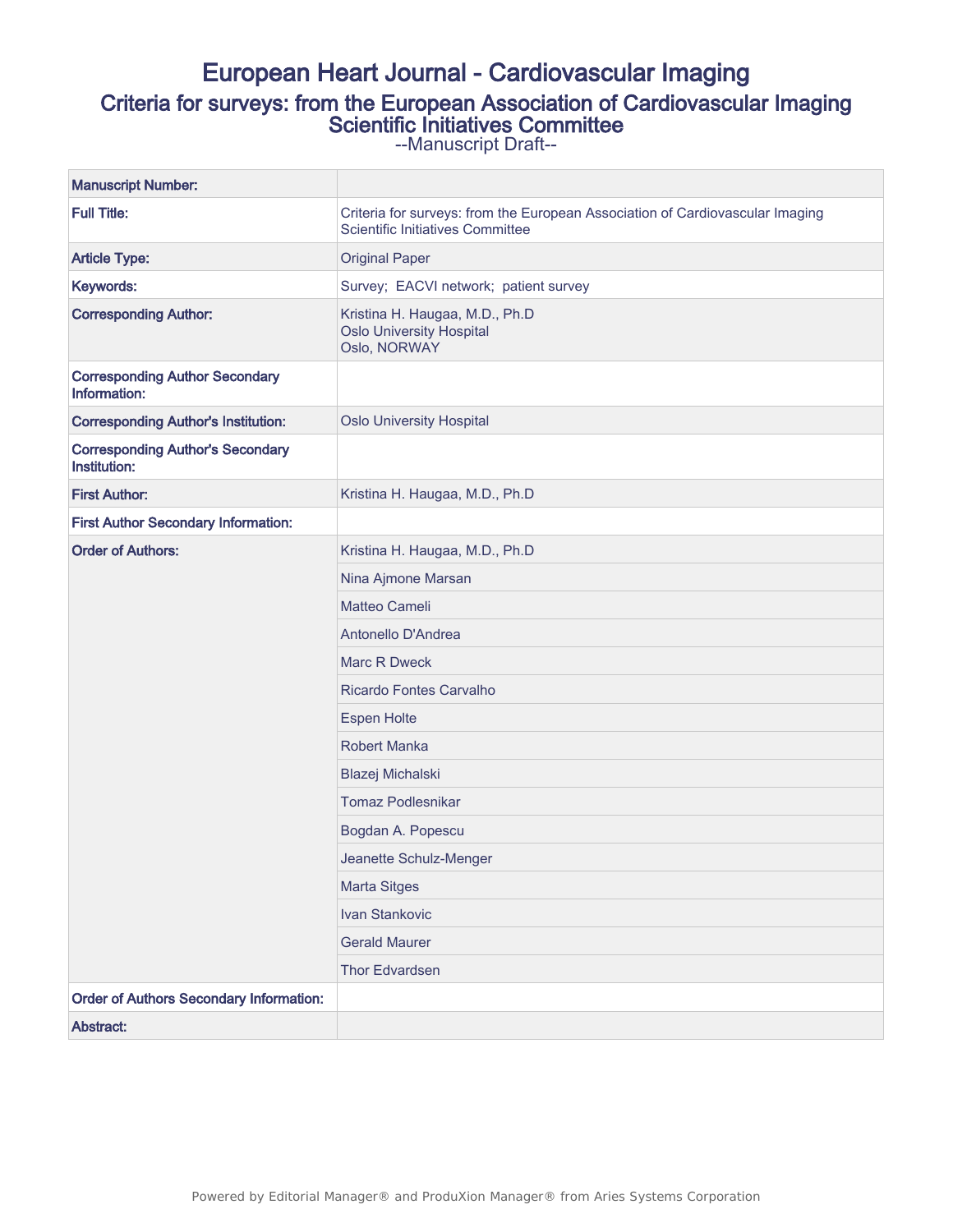## **Abstract**

The European Association of Cardiovascular Imaging (EACVI) is committed to maintaining the highest standards of professional excellence in all aspects of cardiovascular imaging. The mission of the EACVI is to promote excellence in clinical diagnosis, research, technical development, and education in cardiovascular imaging with a particular focus on education, training, scientific initiatives, and research. The EACVI established the Scientific Initiatives Committee (SIC) in December 2018. This committee has responsibility for surveys among imagers, patients' surveys and surveys including data from clinical practice. The current document describes the aims of the EACVI SIC and the creation of the international EACVI survey network. This document summarizes the EACVI's standards for the survey questions and standards for writing the papers with the results of the surveys (*Table 1*). These are in accordance with previous recommendations  $1, 2$  and were approved by the EACVI SIC and the EACVI Board in 2019.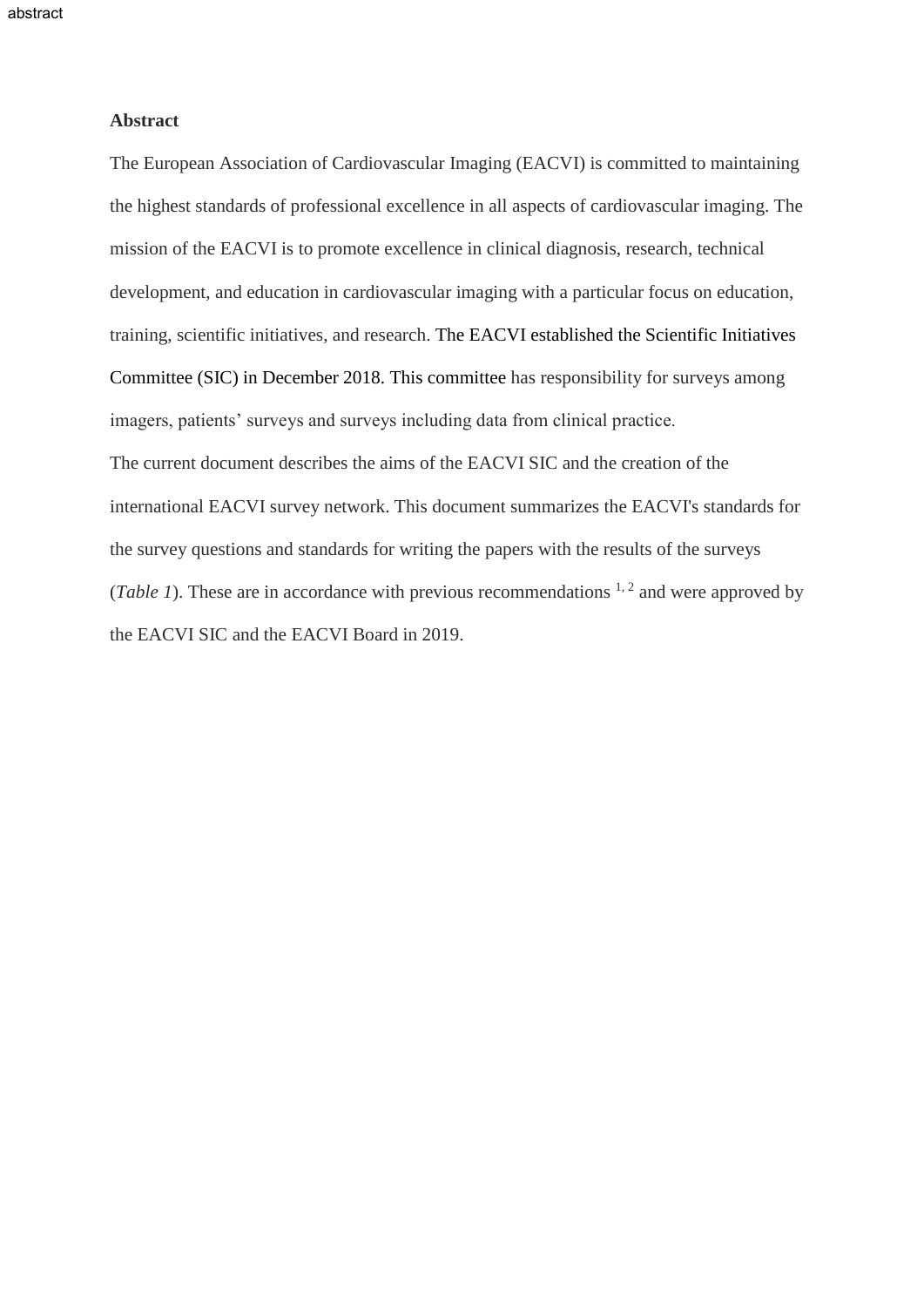# **Criteria for surveys: from the European Association of Cardiovascular Imaging**

# **Scientific Initiatives Committee**

Kristina H. Haugaa<sup>1</sup>, Nina Ajmone Marsan<sup>2</sup>, Matteo Cameli<sup>3</sup>, Antonello D'Andrea<sup>4</sup>, Marc R Dweck<sup>5</sup>, Ricardo Fontes Carvalho<sup>6</sup>, Espen Holte<sup>7</sup>, Robert Manka<sup>8</sup>, Blazej Michalski<sup>9</sup>, Tomaz Podlesnikar<sup>10</sup>, Bogdan A. Popescu<sup>11</sup>, Jeanette Schulz-Menger<sup>12</sup>, Marta Sitges<sup>13</sup>, Ivan Stankovic<sup>14</sup>, Gerald Maurer<sup>15</sup>, Thor Edvardsen<sup>1</sup>

1 Department of Cardiology, Oslo University Hospital, Postboks 4950 Nydalen, 0424 Oslo, Norway and University of Oslo, Postboks 1171, Blindern 0318 Oslo, Norway

2 Department of Cardiology, Leiden University Medical Center, Albinusdreef 2, 2300 RC Leiden, The Netherlands

3 Department of Cardiovascular Diseases, University of Siena, Policlinico Le Scotte, Viale Bracci 16, 53100 Siena, Italy

4 Department of Cardiology - Umberto I° Hospital Nocera Inferiore (Salerno) - Luigi Vanvitelli University – Italy

5 BHF Centre for Cardiovascular Science, University of Edinburgh, Chancellors Building, Little France Crescent, Edinburgh EH16 4SB, United Kingdom

6 Department of Physiology and Cardiothoracic Surgery, Cardiovascular Research & Development Unit, Faculty of Medicine, University of Porto, Porto, Portugal

7 Clinic of Cardiology, St. Olavs Hospital, Postboks 3250 Torgarden, 7006 Trondheim, Norway. Department of Circulation and Medical Imaging, Norwegian University of Science and Technology NTNU, Trondheim, Postboks 8905, 7491 Trondheim, Norway.

8 Department of Cardiology, University Heart Center, University Hospital Zurich, Rämistrasse 100, 8091 Zurich, Switzerland

9 Department of Cardiology, Medical University of Lodz, Kniaziewicza 1/5, 91-347 Lodz, Poland

10 Department of Cardiac Surgery, University Medical Centre Maribor, Ljubljanska ulica 5, 2000 Maribor, Slovenia; and Department of Cardiology, University Medical Centre Ljubljana, Zaloska cesta 7, 1000 Ljubljana, Slovenia.

11 Dept of cardiology, University of Medicine and Pharmacy 'Carol Davila', Euroecolab, Institute of Cardiovascular Diseases 'Prof. Dr. C. C. Iliescu' Sos. Fundeni 258, sector 2, 022328 Bucharest, Romania

12 Charité Medical Faculty of the Humboldt University Berlin, ECRC ; Partner site Berlin of the DZHK and Helios Clinics Berlin-Buch, Cardiology

13 Institut Clínic Cardiovascular, Hospital Clínic, Universitat de Barcelona; Institut d'Investigacions Biomèdiques August Pi i Sunyer (IDIBAPS); CIBERCV, Instituto de Salud Carlos III. Villarroel 170, 08036 Barcelona, Spain.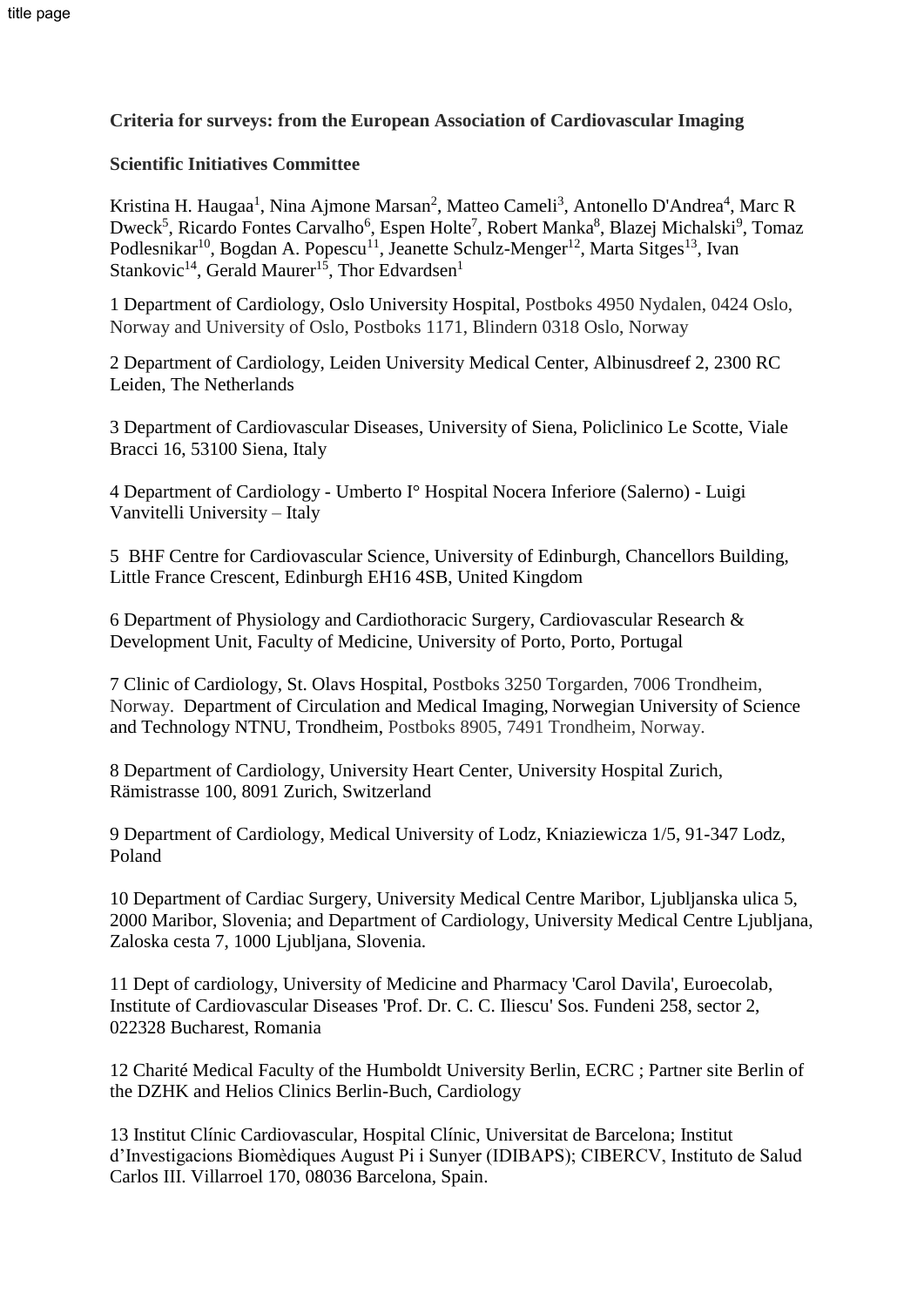14 Clinical Hospital Centre Zemun, University of Belgrade, Faculty of Medicine, Vukova 9, 11080 Belgrade, Serbia

15 Division of Cardiology, Medical University of Vienna, Währinger Gürtel 18-20, 1090 Wien, Austria

**Word count: 2272**

# **Corresponding author:**

Associate professor Kristina H. Haugaa MD, PhD.

Department of Cardiology, Oslo University Hospital, Rikshospitalet, PO Box 4950 Nydalen,

0424 Oslo, Norway.

Phone: +47 23 07 00 00.

E-mail: [kristina.haugaa@medisin.uio.no](mailto:kristina.haugaa@medisin.uio.no)

**Conflicts of interest:** none

**Key words:** Survey, EACVI network, patient survey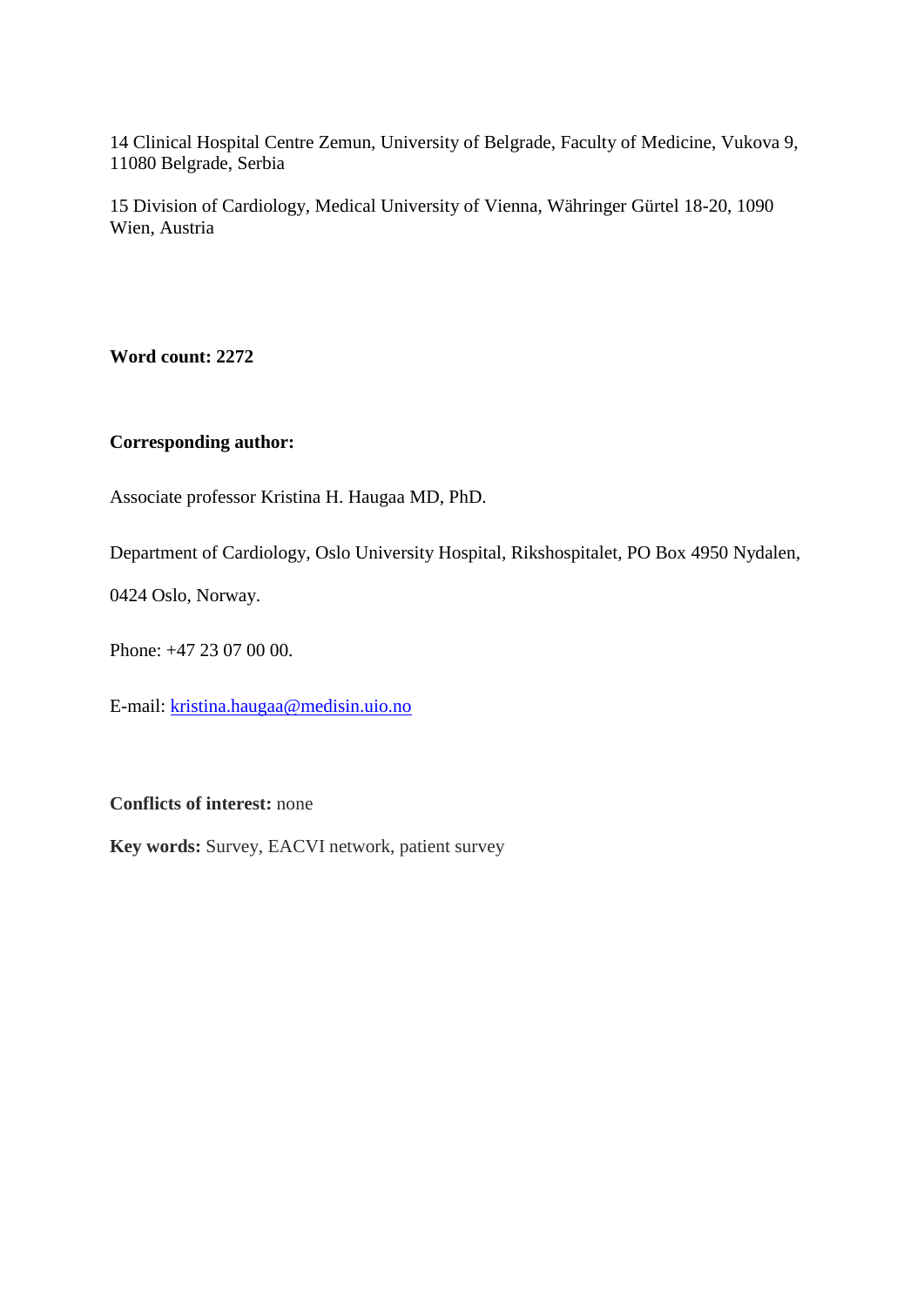Manus

## **Introduction**

The European Association of Cardiovascular Imaging (EACVI) is committed to maintaining the highest standards of professional excellence in all aspects of cardiovascular imaging. The mission of the EACVI is to promote excellence in clinical diagnosis, research, technical development, and education in cardiovascular imaging with a particular focus on education, training, scientific initiatives, and research. The EACVI established the Scientific Initiatives Committee (SIC) in December 2018. This committee has responsibility for surveys among imagers, patients' surveys and surveys including data from clinical practice. The current document describes the aims of the EACVI SIC and the creation of the international EACVI survey network. This document summarizes the EACVI's standards for the survey questions and standards for writing the papers with the results of the surveys (*Table 1*). These are in accordance with previous recommendations  $1, 2$  and were approved by the EACVI SIC and the EACVI Board in 2019.

# **Aims**

The overall aims of the EACVI SIC are to:

- Connect national societies with the EACVI and to establish and develop good collaboration between the EACVI network centers with the help of the national societies.
- Establish and develop good collaboration with other ESC Associations and Working Groups, and with other international sister organizations and societies.
- Explore strategies, diagnostic methods and management of patients across all member countries and imaging centres within EACVI.
- Unify imaging procedures, image interpretation and patient management across member countries.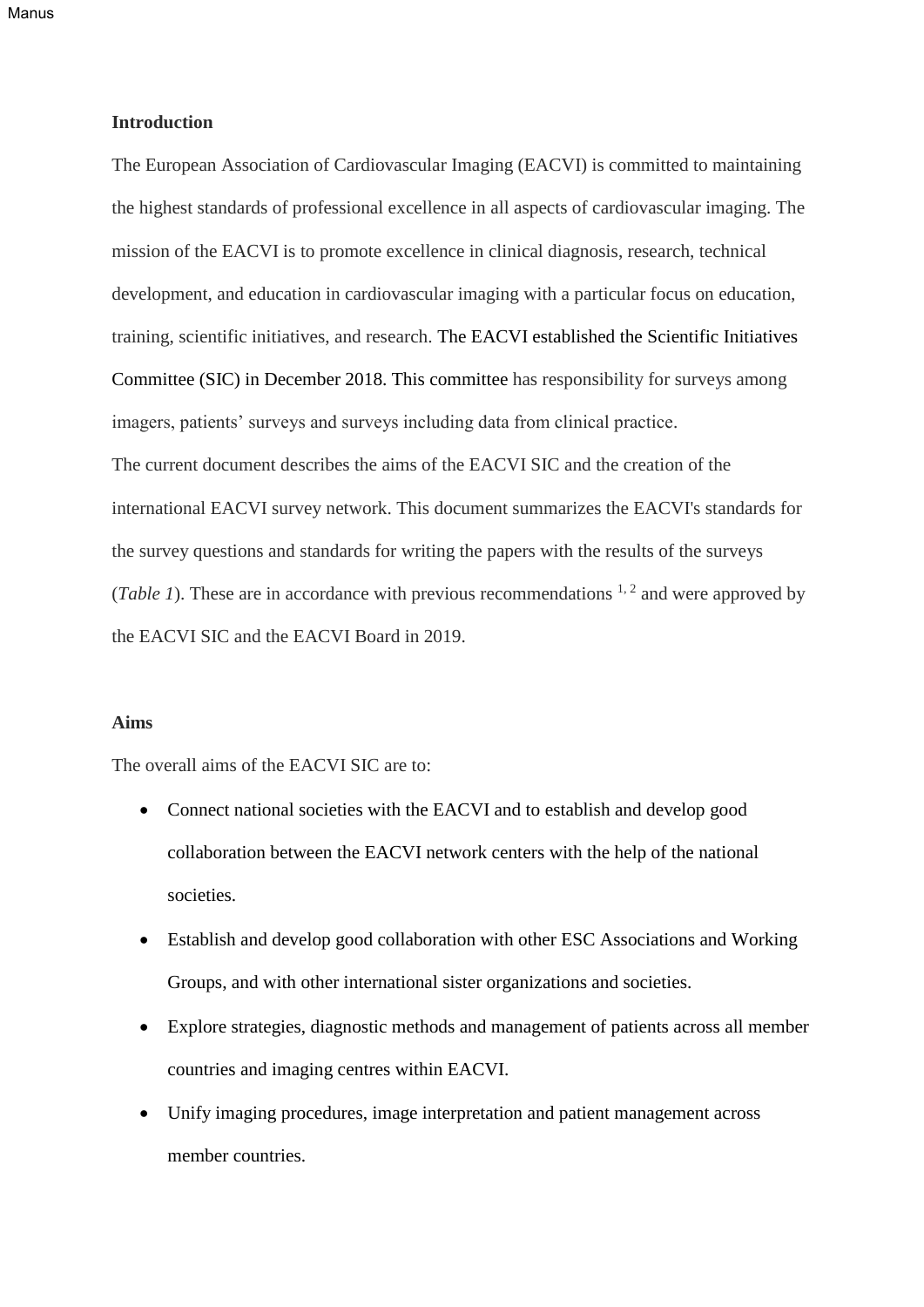• Enhance EACVI visibility.

The committee will explore different diagnostic imaging strategies and approaches to patient management used across all members countries with the help of online surveys prompted by email invitation.

The documents produced by the SIC aim to summarize consensus and clinical practice in the field of cardiovascular imaging and to identify where practice may differ between centers across Europe and across countries outside Europe. The documents will highlight differences and similarities in clinical imaging practice among centers to optimise future guidance and recommendations to practicing physicians.

The EACVI surveys will focus on multimodality imaging in the majority of cases, but single modality surveys will also be performed. Examples of different surveys and documents are:

- 1. **Surveys among imagers**
- 2. **Surveys exploring translation of guidelines into clinical practice**
- 3. **Snapshot surveys**
- 4. **Patient surveys**

The reports will be published in European Heart Journal (EHJ) Cardiovascular Imaging.

#### **Network of centers**

To establish the survey network, all committee members have contacted labs from their country with invitations to participate in the network. Centers who agreed to participate were forwarded to the EACVI and registered as network members. Furthermore, the EACVI informed all national societies about the possibility of participating in the network and registered those who would volunteer. All registered networks centers will receive invitations to participate in the online surveys.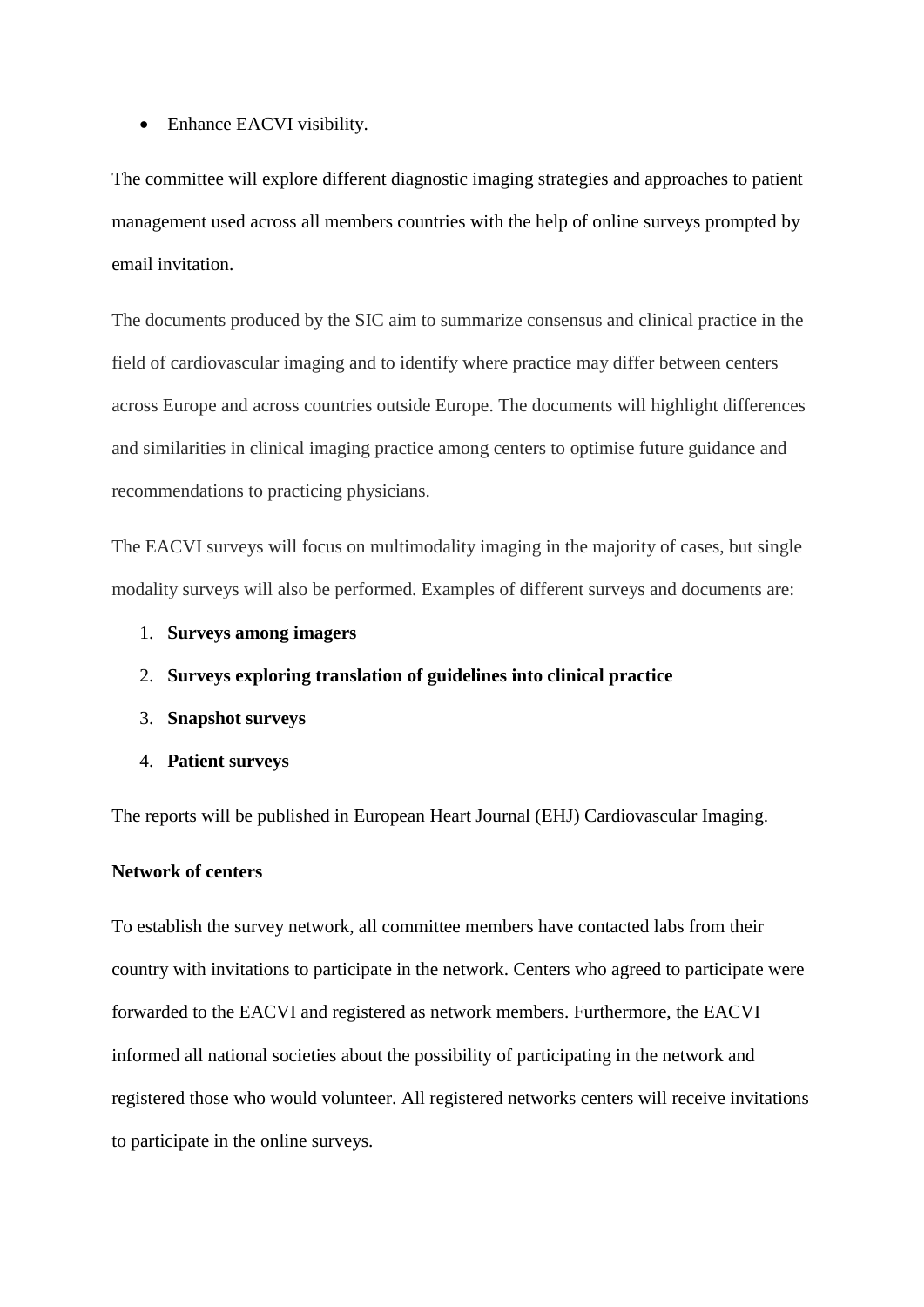#### **Outline of surveys**

Surveys will start with a short introduction explaining the existing gaps in knowledge and the aim of the survey. This introduction will be included in the invitation email to each participating center with the aim of raising interest in the survey. The committee will always keep in mind a fundamental objective when preparing the survey

questions: Which questions are of greatest interest to the imaging community?

The surveys itself will consist of 17-20 multiple choice questions comprising both single and multiple answer formats.

- 1. **Surveys among imagers**. These surveys will include 17-20 questions about a specific topic and will be answered by physicians at all levels of training, e.g. how do you image patients pre-, peri- and post-intervention? The questions should be a mix of general questions of facts and personal opinions.
- 2. **Surveys exploring translation of guidelines into clinical practice**. Questions will be answered by imagers and focus upon a specific guideline to explore how it is being followed in clinical practice. Timely guidelines or recommendation papers of wide interest will be addressed. Questions exploring personal opinions and local practices will be emphasized and examples of specific patient cases may be requested.
- 3. **Snapshot surveys**. These surveys will reflect current clinical practice at participating centers. Imagers at the centers will be asked to include patients in the survey during a defined time interval, e.g. one month. These surveys may focus on a specific procedure, e.g. all patients undergoing stress echo during one month. This type of surveys will require ethical approval in most countries and will therefore require longer planning. Alternatively, anonymized data may be collected and administered, Regulations around data sharing for each participating country will be respected and will be the responsibility of the national coordinator (most often the SIC member).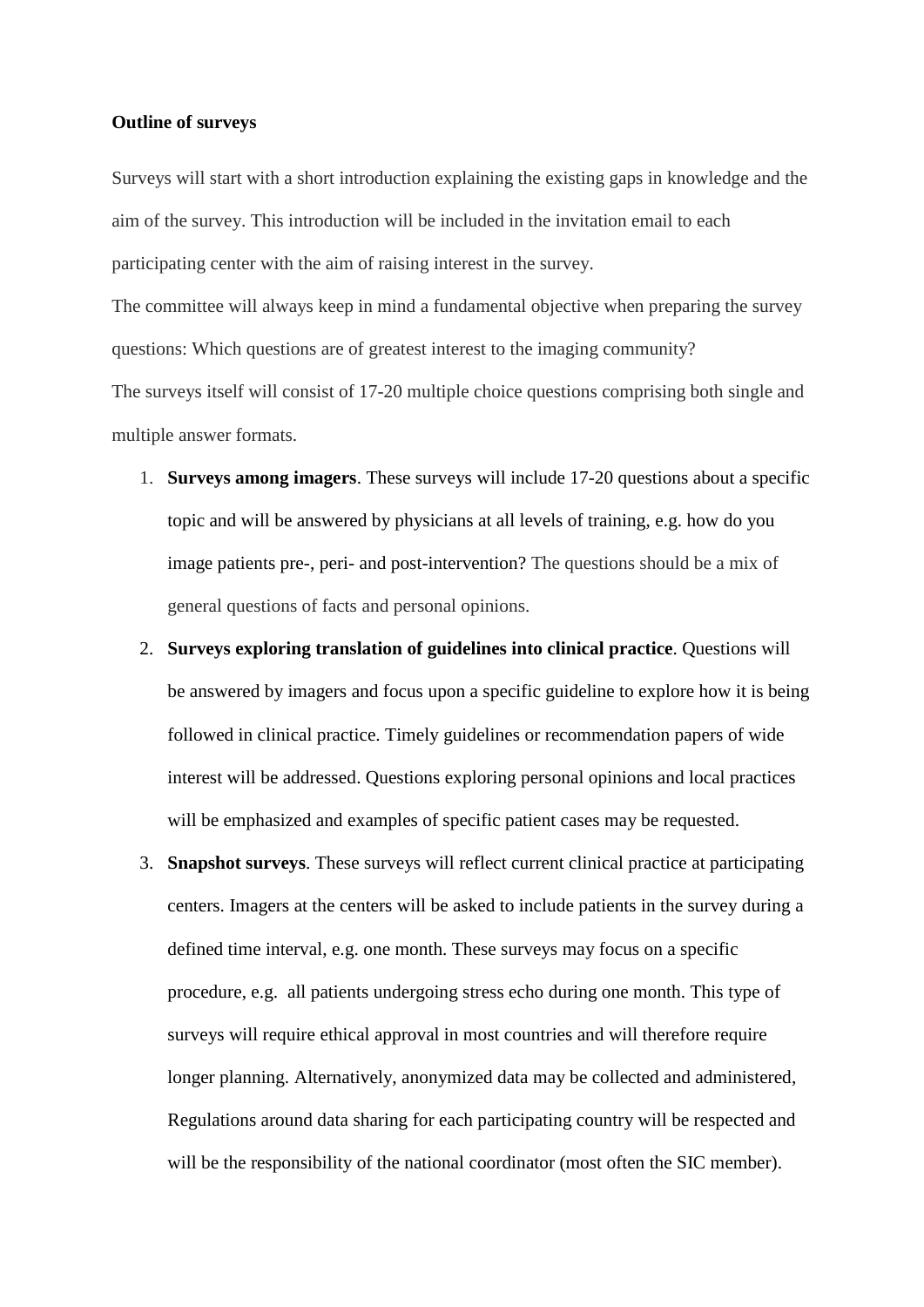The two centers with highest recruitment will be offered one co-authorship each on the paper.

4. **Patient surveys**. These surveys will ask patients with certain conditions 15-20 multiple choice questions. These surveys will require that responding centers contact patients during clinical practice. The surveys will be anonymous (electronically or on paper). Legislation for each participating country will be respected and will be the responsibility of the national coordinator (most often the SIC member). The questions for the survey should be phrased in easily understandable language and drafted in English, although ultimately the survey will be translated in to the local language of each participating country. This will again be the responsibility of the national coordinator, most often the SIC member. The two centers with highest recruitment will be offered one co-authorship each on the paper.

#### **Outline of papers**

Each paper will start with a short free text abstract explaining the aim of the survey. The abstract will be followed by introduction, methods, results, discussion and conclusions.

The papers will pay attention to EACVI recommendations and ESC guidelines and be in concordance with these. The papers will aim to interest a wide clinical audience and to enhance the visibility of the EACVI and the EHJ Cardiovascular Imaging.

# **Table 1**

# **Writing a paper based on a survey**

The title must contain EACVI, the title of the survey and the word "survey".

The document should be kept short, maximum 2500 words.

The start of the abstract should be identical to the text launched with the survey and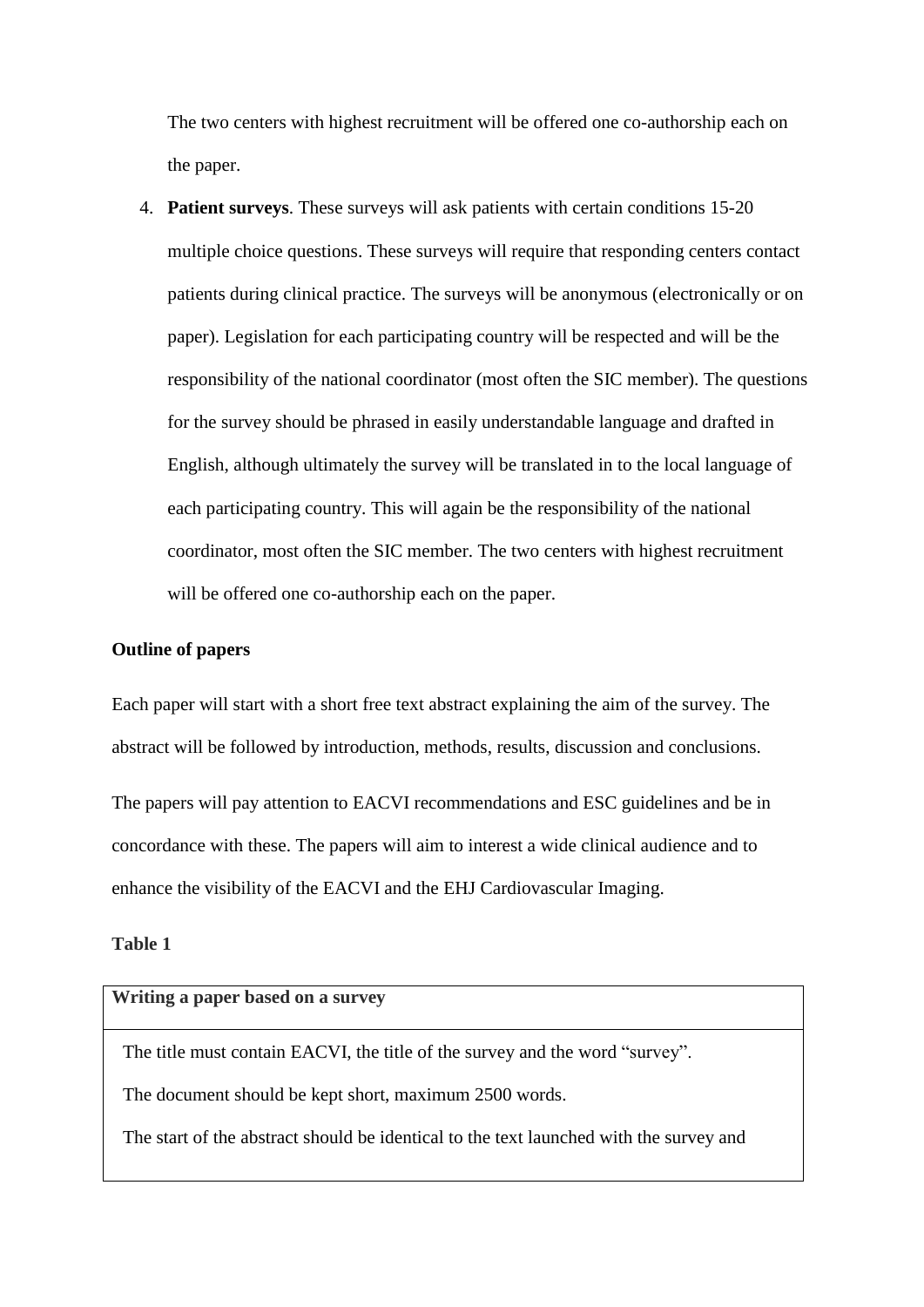must reflect the main intention of the paper. Additionally, the main results and conclusion should be included. It should be short and concise.

 The paper may include educational content about the disease, but this should be restricted to a minimum.

 Inclusion of educational content about the imaging method may be included but should again be restricted to a minimum.

Repetition should be avoided

The content should fit with the EACVI core syllabus.<sup>3-6</sup>

Chair responsibility: writing style must be homogenous.

The number of references should be limited to a maximum of 10.

EACVI recommendations and ESC guidelines should be cited if appropriate.

 One or two figures should be included highlighting the most interesting results from the survey.

Acknowledgement section should include the members of the SIC committee and

acknowledge the respondents in the EACVI network.

Instruction for authors and formatting for EHJ CVI must be followed.

#### **Appointment of members and chair to the Scientific Initiatives Committee**

The committee members and the chair of the committee are appointed by the EACVI President. The term as a committee member is normally 2 years and this can be prolonged for a second 2-year period. The chair of the committee should ideally have been acting as a committee member for at least one term before being appointed as chair.

#### **Scientific Initiatives Committee members tasks description**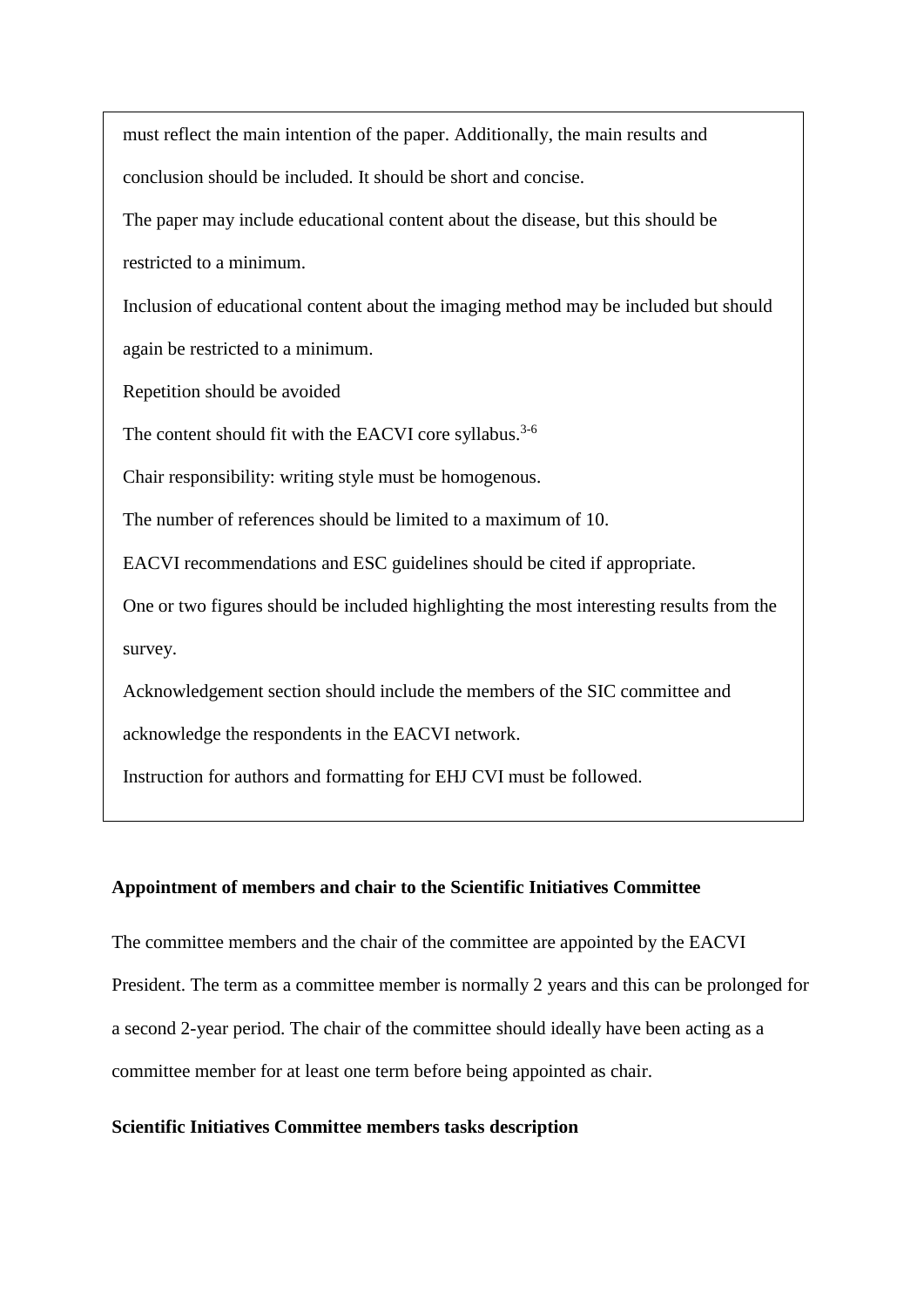All committee members should be coherent with the EACVI strategic plan and priorities and the committee's responsibilities and workload. The committee members shall work in close collaboration with the committee chair, the EACVI president and EACVI staff to achieve the committee's goals and annual objectives. Committee members are expected to enhance the EACVI's visibility in their countries and to involve their networks whenever possible.

## **Administrative management**

All SIC members and EACVI Board members are invited to propose subjects for upcoming surveys. The topics will be discussed in the committee. Topics approved by the President and by the Editor of the EHJ CVI are circulated to all SIC members.

The writing process is described in Table 2:

|                | <b>Task</b>                                                 | <b>Estimated response time</b> |
|----------------|-------------------------------------------------------------|--------------------------------|
| $\mathbf{1}$   | The first author of the survey drafts the questionnaire and | Co-authors:                    |
|                | circulates it among SIC co-authors, EACVI staff and         | Max. 2 weeks                   |
|                | committee chair.                                            |                                |
| $\overline{2}$ | The first author circulates the commented questionnaire     | SIC committee:                 |
|                | to the rest of the SIC committee for final comments.        | Max 5 days                     |
| 3              | The EACVI staff publishes the survey online as a test for   | SIC committee:                 |
|                | SIC members.                                                | Max 3 days                     |
| $\overline{4}$ | When approved and tested, the EACVI staff publishes the     | Network centres:               |
|                | survey online and invites all network centers for           | 4 weeks, 1-2 reminders         |
|                | participation.                                              | according to response          |
| 5              | The EACVI staff collects the results of the survey after    | <b>EACVI</b> staff:            |
|                | the deadline and forwards them to the first author.         | Max 3 days after survey        |
|                |                                                             | closure                        |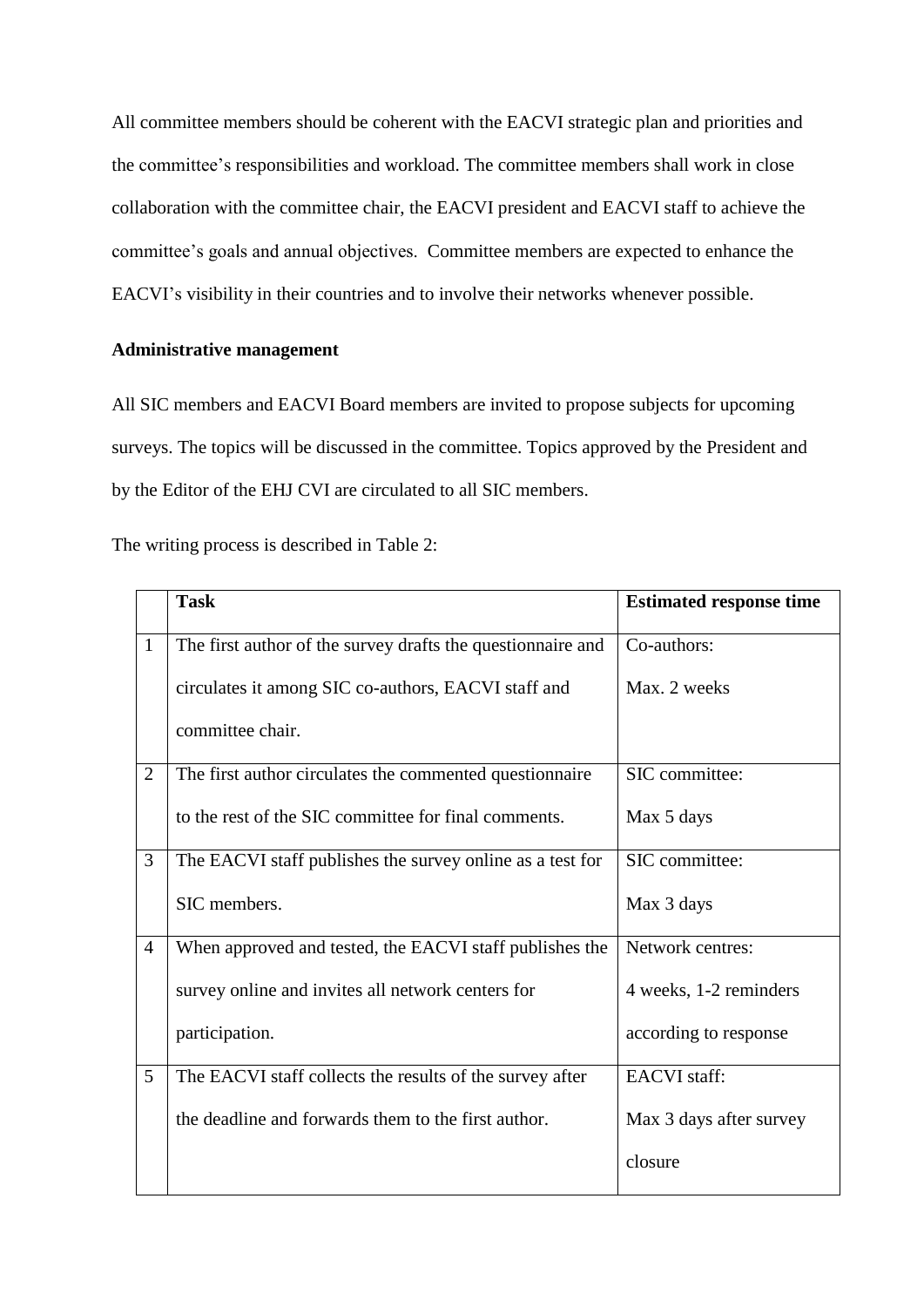| 6 | The first author drafts the manuscript within 1-2 weeks | Co-authors:    |
|---|---------------------------------------------------------|----------------|
|   | and circulates it among SIC co-authors, EACVI staff and | Max 2 weeks    |
|   | committee chair.                                        |                |
|   | The first author circulates the commented manuscript to | SIC committee: |
|   | the rest of the SIC committee for final comments.       | Max 5 days     |
| 8 | The EACVI staff or first author submits the final       |                |
|   | manuscript to EHJ CVI.                                  |                |

## **Summary**

The EACVI is dedicated to maintaining the highest scientific and professional standards in all its activities. The SIC documents published by the EACVI will present relevant information on important clinical topics to guide physicians and other healthcare professionals working with cardiovascular imaging. These documents are meant to be informative and helpful in harmonizing everyday clinical practice among countries and imaging centers across Europe.

The recommendations given in this document are intended as a guide for the authors during the planning and writing of questionnaires and documents with the aim of harmonising the style of EACVI SIC documents. They provide clear instructions, and each point should be considered and respected by the writing groups.

**Conflict of interest:** None declared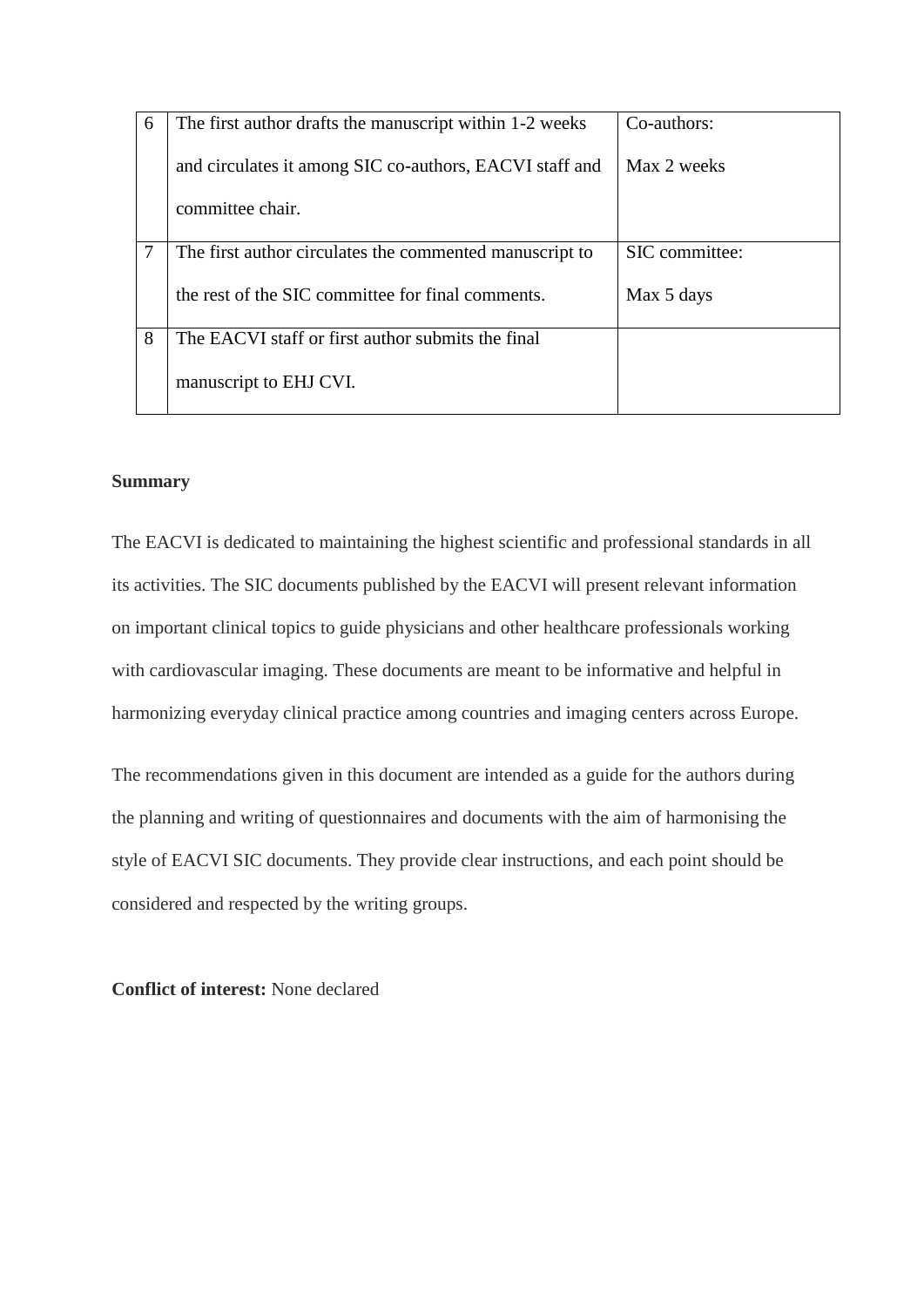#### References

1. Edvardsen T, Cardim N, Cosyns B, Delgado V, Donal E, Dulgheru R, Galderisi M, Haugaa KH, Kaufmann PA, Lancellotti P, Lombardi M, Muraru D, Plein S, Maurer G, Popescu BAHabib G. Criteria for Recommendation and Expert Consensus Papers: From the European Association of Cardiovascular Imaging Scientific Documents Committee. *Eur Heart J Cardiovasc Imaging*. 2016;**17**:1098-100.

2. Delgado V, Cardim N, Cosyns B, Donal E, Flachskampf F, Galderisi M, Gerber B, Gimelli A, Haugaa KH, Kaufmann PA, Lancellotti P, Magne J, Masci PG, Muraru D, Habib G, Edvardsen TPopescu BA. Criteria for Recommendation, Expert Consensus, and Appropriateness Criteria Papers: Update from the European Association of Cardiovascular Imaging Scientific Documents Committee. *Eur Heart J Cardiovasc Imaging*. 2018;**19**:835- 837.

3. Cosyns B, Garbi M, Separovic J, Pasquet ALancellotti P. Update of the Echocardiography Core Syllabus of the European Association of Cardiovascular Imaging (Eacvi). *Eur Heart J Cardiovasc Imaging*. 2013;**14**:837-9.

4. Petersen SE, Almeida AG, Alpendurada F, Boubertakh R, Bucciarelli-Ducci C, Cosyns B, Greil GF, Karamitsos TD, Lancellotti P, Stefanidis AS, Tann O, Westwood MPlein S. Update of the European Association of Cardiovascular Imaging (Eacvi) Core Syllabus for the European Cardiovascular Magnetic Resonance Certification Exam. *Eur Heart J Cardiovasc Imaging*. 2014;**15**:728-9.

5. Nieman K, Achenbach S, Pugliese F, Cosyns B, Lancellotti P, Kitsiou A. Cardiac Computed Tomography Core Syllabus of the European Association of Cardiovascular Imaging (Eacvi). *Eur Heart J Cardiovasc Imaging*. 2015;**16**:351-2.